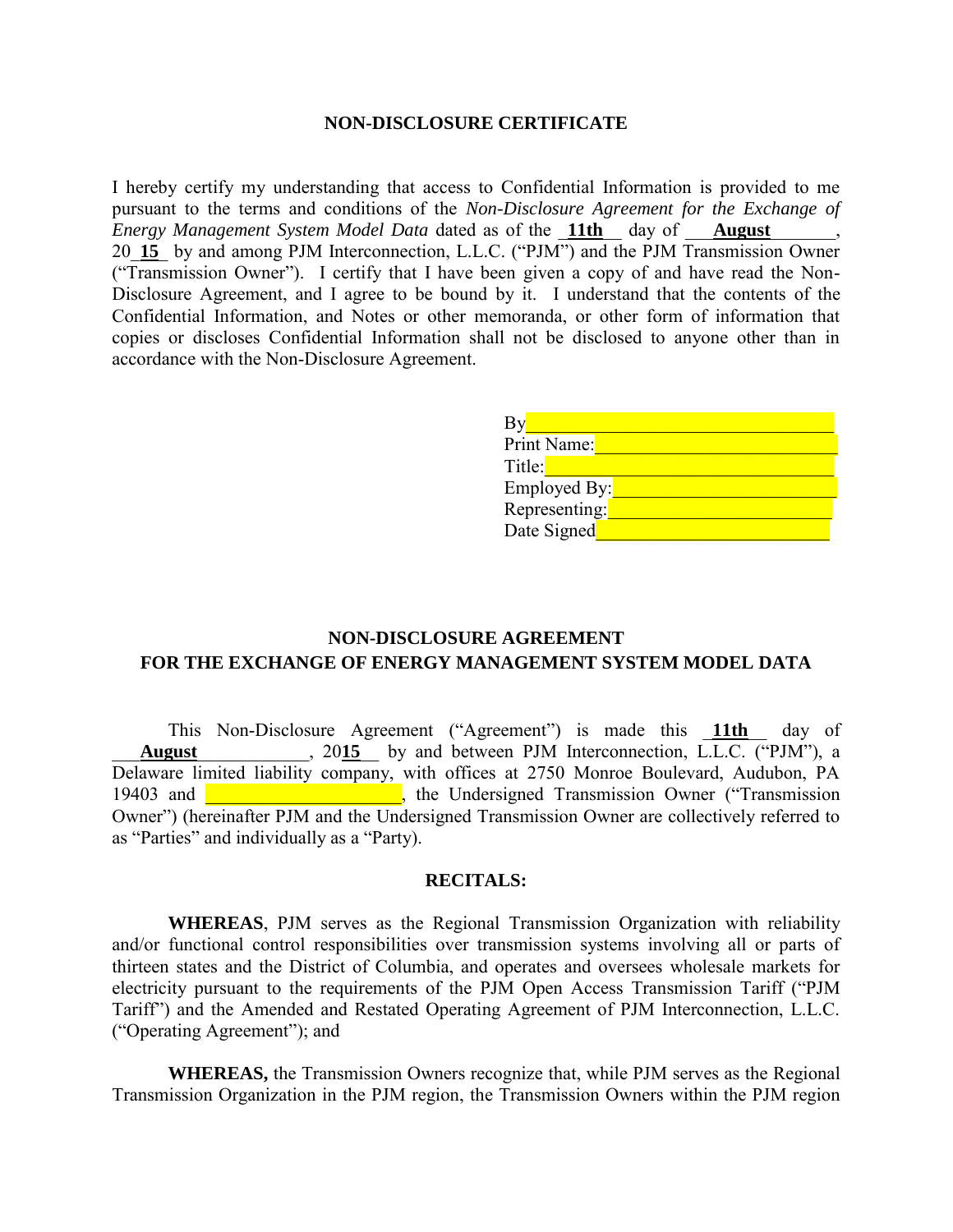perform certain Transmission Functions, as Transmission Functions is defined in section 18 C.F.R. § 358 of the FERC rules and regulations, with respect to their individual transmission systems and distribution systems.

**WHEREAS**, the Parties desire to enter into this Agreement to protect and maintain from disclosure to third parties the Confidential Information that will be exchanged to facilitate reliable operations; and

**WHEREAS,** this Agreement is a statement of the conditions and requirements, consistent with the requirements of the Operating Agreement, whereby a Disclosing Party may provide Confidential Information to a Party for the purpose of the Party executing its Transmission Functions.

**NOW, THEREFORE**, in consideration of the mutual promises made herein intending to be legally bound, the Parties agree as follows:

### **A. Definitions**

- 1. "Agreement" means this Non-Disclosure Agreement as it may be amended, modified or otherwise supplemented, as in effect from time to time.
- 2. "Authority" means a federal, state or local court or federal or state administrative agency of competent jurisdiction.
- 3. "Commission" or "FERC" means the Federal Energy Regulatory Commission or any successor federal agency or commission.
- 4. "Confidential Information" means a Party's energy management system model data provided or to be provided by a Disclosing Party to another Party. Confidential Information shall be disclosed only to Reviewing Representatives and only used to enable a Party to perform its Transmission Functions.
- 5. "Disclosing Party" means the Party furnishing the other Parties with Confidential Information.
- 6. "Law" means any applicable constitutional provision, statute, act, code, law, regulation, rule, ordinance, order, decree, ruling, proclamation, resolution, judgment, decision, declaration or interpretive or advisory opinion of an Authority.
- 7. "Non-Disclosure Certificate" means the certificate annexed hereto by which Reviewing Representatives seeking access to Confidential Information shall certify their understanding that such access to Confidential Information is provided pursuant to the terms and conditions of this Agreement and that each Reviewing Representative has read this Agreement and agrees to be bound by it.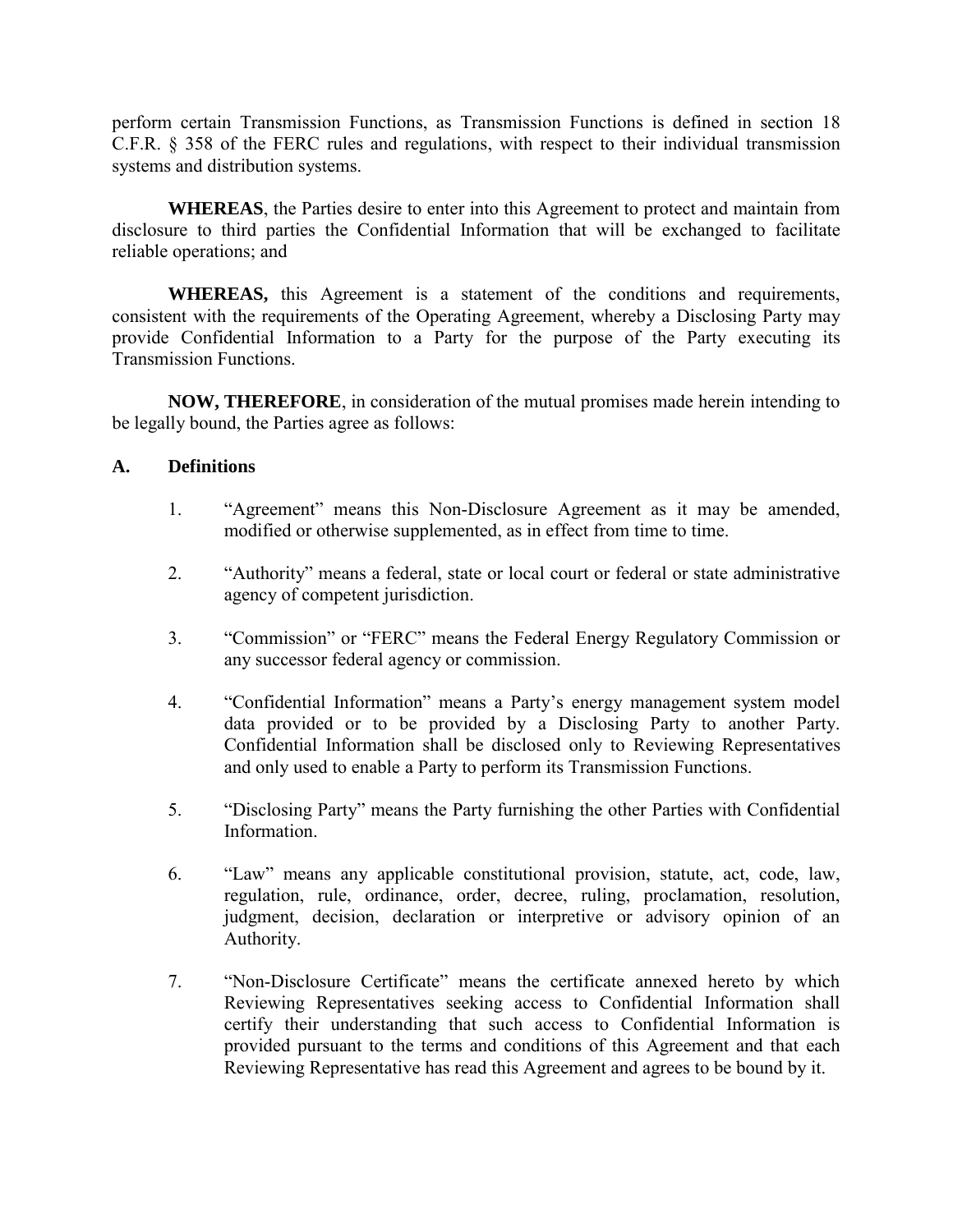- 8. "Notes" or "Notes of Confidential Information" means memoranda, handwritten notes, or other form of information (including electronic form) which copies or discloses Confidential Information.
- 9. "Reviewing Representative" means an employee of a Party who has signed or electronically signed a Non-Disclosure Certificate and who is a principal, partner, officer, director, employee, agent and other representative of a Party. Reviewing Representative may include a person whose duties include Competitive Duties so long as such Reviewing Representative's receipt and use of Confidential Information is not prohibited conduct under FERC's rules, including Standards of Conduct.
- 10. "Standards of Conduct" means the standards as set forth in 18 C.F.R. Part 358 as amended or superseded from time to time
- 11. "Transmission Owner" shall have the meaning defined in the PJM Tariff.
- 12. "Third Party Request" means any request or demand by any entity upon a Party or Reviewing Representative for release or disclosure of Confidential Information. A Third Party Request shall include, but not limited to, any subpoena, discovery request, or other request for Confidential Information made by any entity not a Party to this Agreement.
- 13. "Undersigned Transmission Owners" means the Transmission Owners who are signatories to this Agreement.

# **B. Confidential Information - General Non-Disclosure Provisions**

The following provisions govern the use of Confidential Information under this Agreement.

 1. Disclosure of Confidential Information. A Disclosing Party may disclose or discuss a Party's Confidential Information with any other Party to this Agreement. disclosure of the Confidential Information is subject to the terms and conditions stated herein. Each Party acknowledges the importance to the other Parties of preserving the confidentiality of the Confidential Information and that a Disclosing Party is relying on the agreements set forth herein in furnishing Confidential Information to a Party. Each Party shall safeguard the Confidential Information at least to the same extent that it would its own confidential information.

2. Reviewing Representative. A Reviewing Representative shall not have access to any Confidential Information unless that Reviewing Representative is required to have the information in order to carry out that person's Transmission Functions responsibilities and has executed the attached Non-Disclosure Certificate. The Reviewing Representative shall deliver a copy of his or her executed Non-Disclosure Certificate to PJM. A Reviewing Representative shall not use the Confidential Information or any portion thereof to give any Party or a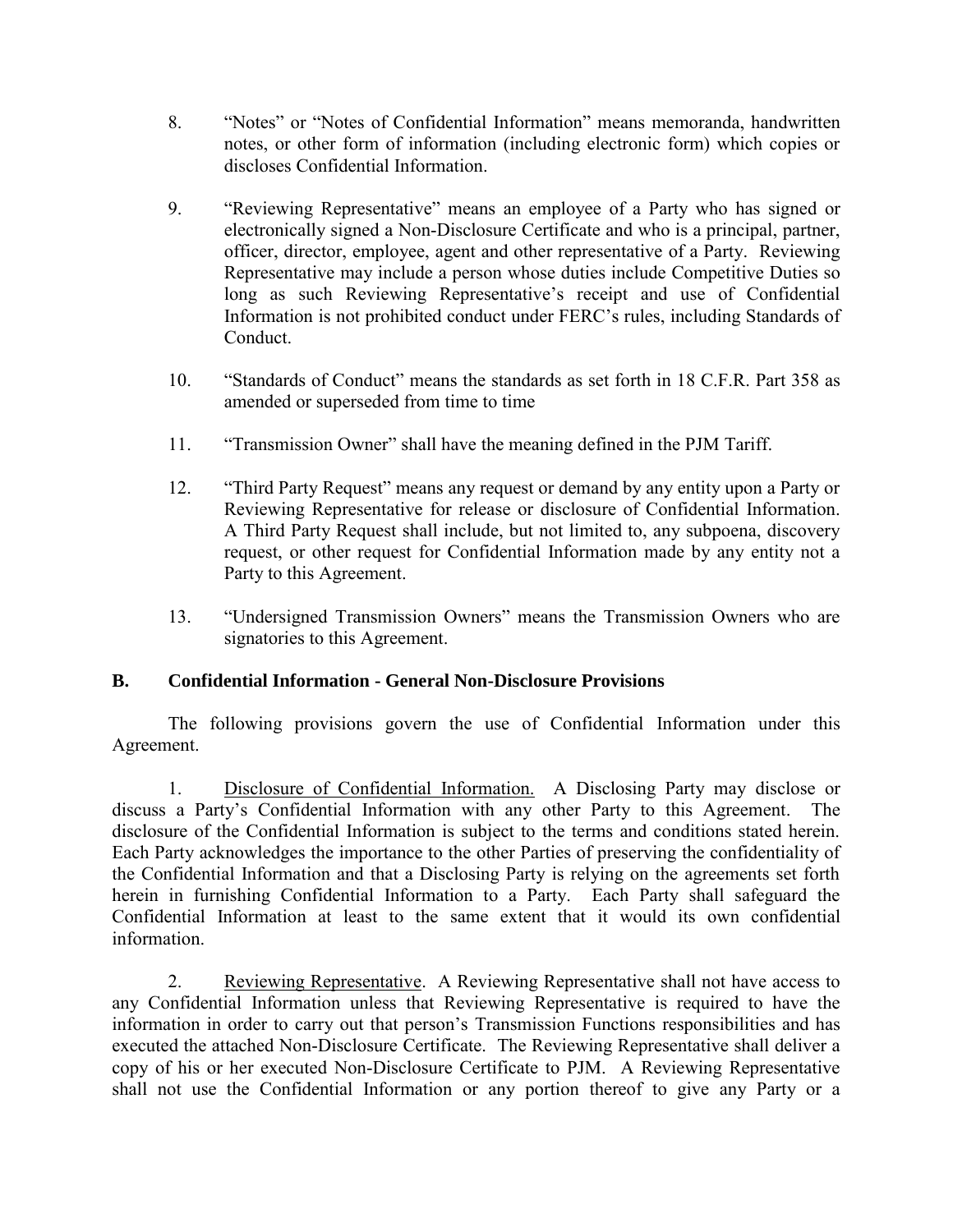competitor of any Party a competitive or commercial advantage. A Reviewing Representative may make copies or Notes of Confidential Information that shall be subject to this Agreement. In the event a Reviewing Representative ceases to be employed or engaged by a Party, or is employed, retained, or given duties that include Competitive Duties, (i) the Reviewing Representative shall continue to comply with the terms and conditions of this Agreement with respect to the Confidential Information to which such person previously had access, (ii) the Party shall terminate the Reviewing Representative's access to Confidential Information, and (iii) the Party shall cause the Reviewing Representative to return or dispose of the Confidential Information, or transfer the information to another Reviewing Representative of the Party. Each Party shall advise the Reviewing Representatives that Confidential Information is confidential and shall be treated as confidential in accordance with this Agreement.

 3. List of Reviewing Representatives. PJM shall receive and maintain copies of all Non-Disclosure Certificates executed by the Party's Reviewing Representatives, and shall maintain a list of the Reviewing Representatives.

 4. Discussions of Confidential Information. Parties and Reviewing Representatives who have executed this Agreement or a Non-Disclosure Certificate may discuss Confidential Information with other Parties and Reviewing Representatives who have executed this Agreement or a Non-Disclosure Certificate.

5. Non-Disclosure to Third Parties. Parties shall not disclose Confidential Information to a third party without the prior written approval of the Disclosing Party. Each Party shall treat all Confidential Information in every form as confidential, and shall not reveal, divulge or disclose Confidential Information, at any time or for any reason, to any third person or entity. This provision shall survive the expiration, termination or cancellation of this Agreement in accordance with Section 9.

6. Defend Against Third Party Requests. Each Party and Reviewing Representative shall defend against disclosure of Confidential Information pursuant to any Third Party Request through all available legal processes, including, but not limited to, seeking to obtain any necessary protective orders. Each Party and Reviewing Representative shall provide PJM, and PJM shall provide each Disclosing Party, with prompt notice of any such Third Party Request or legal proceedings, and shall consult with PJM and/or any Disclosing Party in its efforts to deny the request or defend against such legal process. In the event a protective order or other remedy is denied, each Party agrees to furnish only that portion of the Confidential Information which its legal counsel advises PJM (and of which PJM shall, in turn, advise any Disclosing Party) in writing is legally required to be furnished, and to exercise their best efforts to obtain assurance that confidential treatment will be accorded to such Confidential Information.

 7. Permitted Limited Disclosure of Confidential Information. Notwithstanding anything to the contrary in this Agreement, a Party may disclose Confidential Information to the extent but only to the extent: (a) approved by the Disclosing Party in writing; or (b) required by Law or an Authority, but only if: (i) the Party attempts to notify the Disclosing Party as far in advance as practicable prior to making disclosure of its intent to disclose Confidential Information and of the content and mode of communication of the disclosure; and (ii) the Party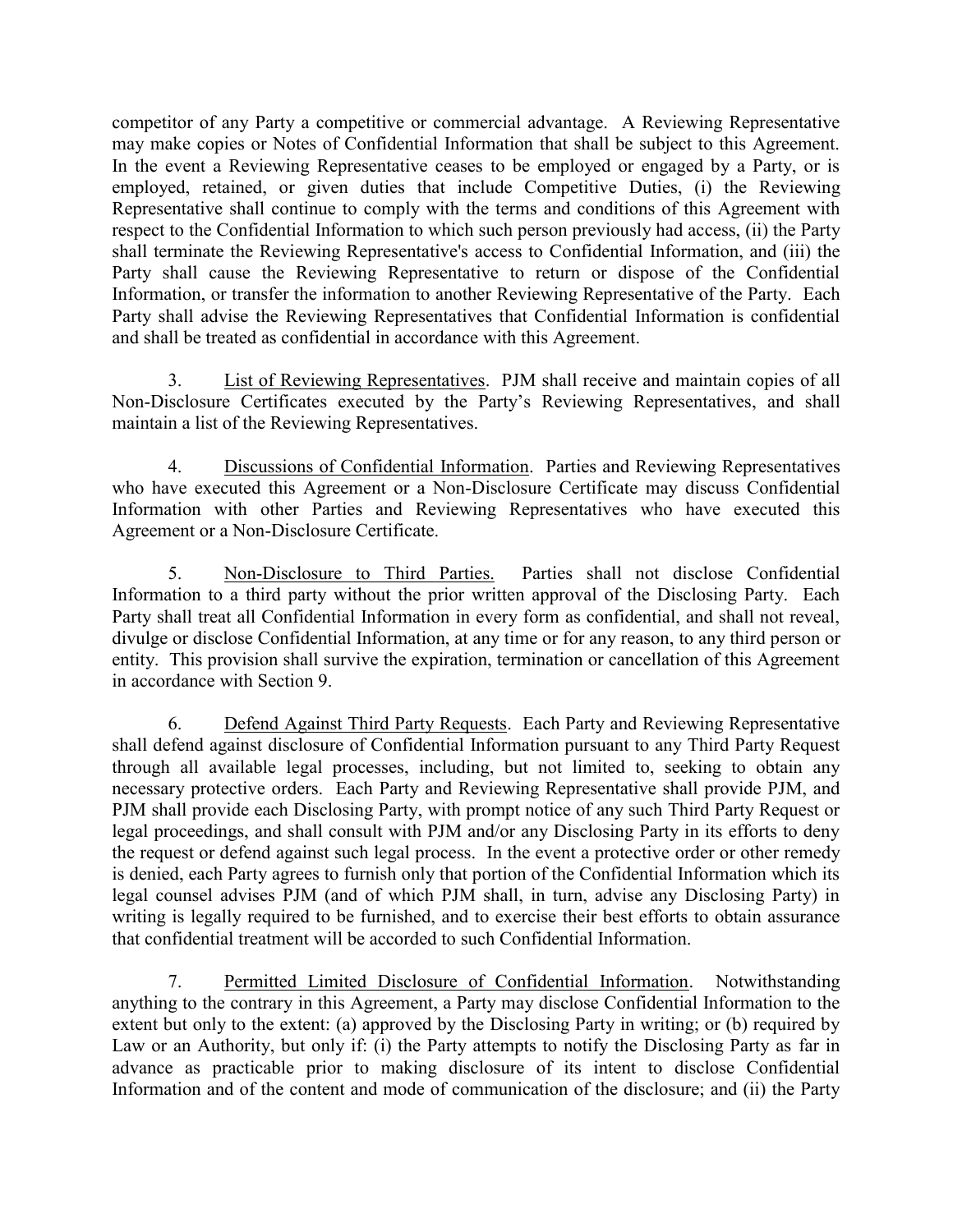cooperates with the Disclosing Party's efforts to obtain a protective order protecting the Confidential Information from disclosure. In addition, if disclosure is required by Law or Authority, the Party to the extent practicable (and permitted by law), will (1) promptly notify the Disclosing Party of the circumstances surrounding the requirement, (2) consult with the Disclosing Party on available options to request confidential treatment and/or the advisability of taking legally available steps to resist or narrow the request or requirement for disclosure, and (3) disclose such Confidential Information only after using all reasonable efforts to comply with subsections (1) and (2) above and after cooperating with the Disclosing Party's reasonable efforts to obtain a protective order or other reliable assurance that confidential treatment will be accorded to any portion of the Confidential Information designated for such treatment by the Disclosing Party. The Party will furnish only that portion of the Confidential Information that is responsive to the request or requirement for disclosure, and will request that confidential treatment be accorded to the Confidential Information by the person(s) to whom the Party is required by Law or Authority to disclose the Confidential Information. Notwithstanding anything stated in this Agreement, the Disclosing Party shall retain the burden of prosecuting any action and/or seeking injunctive relief to prevent disclosure of the Confidential Information. Disclosure of Confidential Information in accordance with the terms of this paragraph shall not constitute a waiver of the protections under this Agreement or the confidentiality of such Confidential Information and such Confidential Information shall continue to be treated as confidential in accordance with this Agreement.

 8. Ownership and Use of Confidential Information. All Confidential Information delivered by a Disclosing Party to a Party pursuant to this Agreement shall be and remain the property of the Disclosing Party, and such Confidential Information shall be promptly returned to the Disclosing Party upon request. That portion of the Confidential Information that may be found in analyses, compilations, studies or other documents prepared by or for a Party and all Confidential Information that is oral will be kept by a Party subject to the terms of this Agreement or destroyed. Neither the Party nor its Reviewing Representatives shall use the Confidential Information for any purpose whatsoever except for the purpose of executing the Reviewing Party's Transmission Functions. Once the Party no longer requires the use of such information for the purpose of performing its Transmission Functions, the Confidential Information shall be returned or destroyed in accordance with this Agreement.

 9. Identification of Confidential Information. Confidential Information that is in writing or other tangible form (including electronic form) shall be subject to this Agreement only if it is clearly marked as "Confidential" when disclosed by the Disclosing Party to a Party. Confidential Information that is provided orally shall be subject to this Agreement only if its confidential nature is announced at the time of disclosure and an outline of the scope of the information provided is reduced to writing, with a copy provided to the Party within ten (10) calendar days of oral disclosure of the information. Inadvertent failure to mark Confidential Information as "Confidential" at the time it is disclosed shall not be deemed a waiver by the Disclosing Party of the protections of this Agreement provided that such Confidential Information is identified and marked "Confidential" promptly upon the discovery of its inadvertent disclosure. Confidential Information excludes any information that: (i) the Disclosing Party has not specifically notified the Party is confidential; (ii) becomes available to the Party or the Reviewing Representative on a non-confidential basis from a source other than: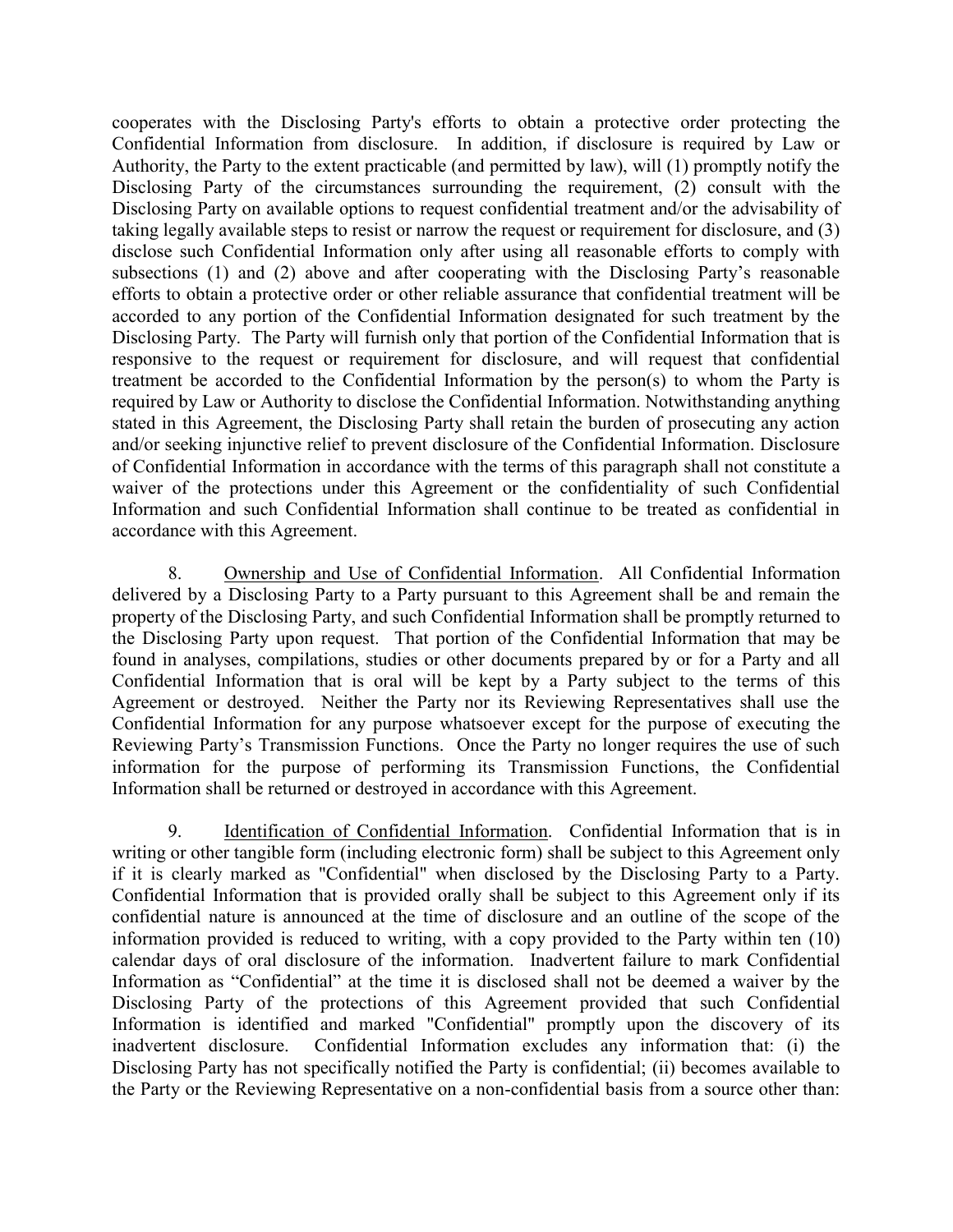(a) the Disclosing Party, or other person acting on behalf of the Disclosing Party; or (b) a Party who has confidentiality obligations to the Disclosing Party; (iii) is or becomes generally available to the public other than as a result of a disclosure by the Party or its Reviewing Representatives; (iv) was previously known to the Party or its Reviewing Representative free and clear of any obligation to keep it confidential; (v) is disclosed to third parties by the Disclosing Party without restriction or obligation of confidentiality; (vi) is developed independently by the Party as evidenced by documentation made in the ordinary course of business by the Party; or (vii) the Disclosing Party notifies the Party that such information is no longer Confidential Information.

 10. Term of Agreement. This Agreement shall remain in effect unless and until terminated by the Parties. The obligations of the Parties under this Agreement shall continue and survive the Transmission Functions for which the Confidential Information was disclosed and shall remain binding under this Agreement unless disclosure is permitted under Section 8 or required by Law or Authority. Nothing herein shall be construed to limit the term of protection of Confidential Information otherwise protected by Law or Authority.

 11. Disclaimer of Warranties. Each Party hereby disclaims and does not make any express or implied representation or warranty concerning the accuracy or completeness of Confidential Information and no Disclosing Party shall have liability to the Party for the Party's use of Confidential Information of the Disclosing Party. In addition, nothing in this Agreement requires the disclosure of Confidential Information or supersedes the discretion of the Disclosing Party. In addition, nothing in this Agreement requires the disclosure of Confidential Information or supersedes the discretion of the Disclosing Party to determine the extent of the Confidential Information disclosed. Disclosure of Confidential Information of any nature shall not obligate the Disclosing Party to disclose any further Confidential Information.

 12. No License. No license to the Party, under any trademark, patent copyright, mask work protection right or any other intellectual property right, is either granted or implied by the conveying of Confidential Information to such Party. None of the Confidential Information which may be disclosed by a Disclosing Party shall constitute any representation, warranty, assurance, guarantee or inducement by such Disclosing Party to any other Party of any kind, and, in particular, with respect to the non-infringement of trademarks, patents, copyrights, or any other intellectual property rights, or other rights of third persons.

 13. No Implied Agreement. Except as provided herein, no Party shall be under any legal obligation of any kind whatsoever by virtue of this Agreement.

 14. Compliance with Law. Nothing stated herein shall be construed to require any Party to take any action in violation of applicable Laws or regulations.

- 15. Miscellaneous.
	- a. Binding Effect. The obligations of the Parties shall be binding on and inure to the benefit of their respective heirs, successors, assigns, and affiliates.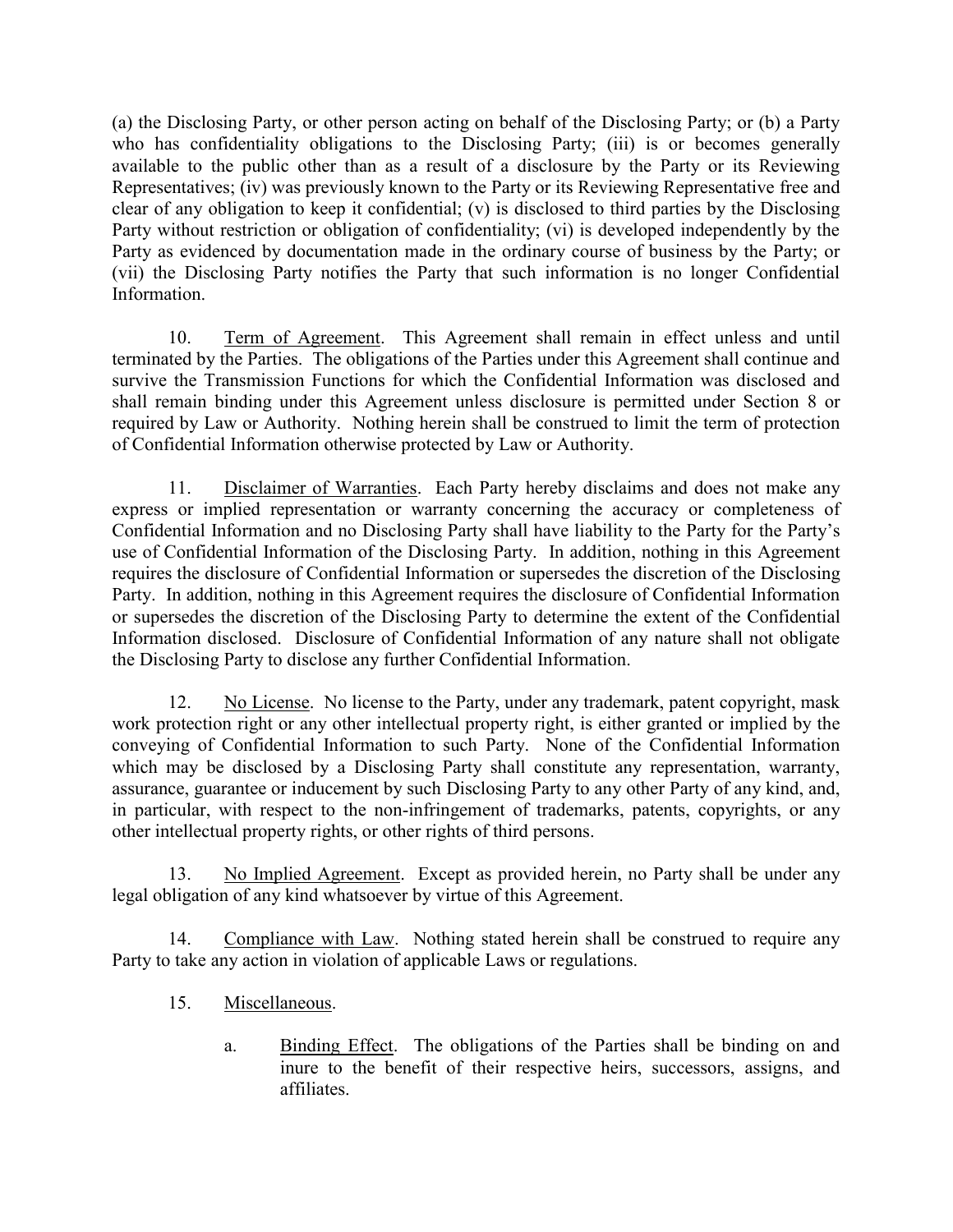- b. Integration. This Agreement constitutes the Parties' entire agreement concerning the subject matter hereof and may be amended or modified only by a subsequent agreement in writing. A waiver, discharge, amendment, modification or termination of this Agreement or any provision hereof, shall be valid and effective only if in writing and executed by all Parties. A written waiver of a right, remedy or obligation under a provision of this Agreement will not constitute a waiver of the provision itself, a waiver of any succeeding right, remedy or obligation under the provision, or a waiver of any other right, remedy, or obligation under this Agreement. Any delay or failure by a Party in enforcing any obligation or in exercising any right or remedy shall not operate as a waiver of it or affect that party's right later to enforce the obligation or exercise the right or remedy and a single or partial exercise of a right of remedy by a Party does not preclude any further exercise of it or the exercise of any other right or remedy of that Party.
- c. Severability. If any provision of this Agreement is held by an Authority to be invalid, void or unenforceable in any respect or with respect to Confidential Information, such provision in all other respects or with respect to all other Confidential Information, as the case may be, and the remaining provisions with respect to all Confidential Information, shall nevertheless continue in full force and effect without being impaired or invalidated and shall be enforced to the full extent permitted by Law.
- d. Counterparts. This Agreement may be executed in one or more counterparts, each of which shall be deemed an original, and all of which shall constitute one and the same instrument.
- e. Form of Notices. Every notice, consent or approval required or permitted under this Agreement shall be valid only if in writing and delivered personally, by mail, by facsimile or by electronic mail, and sent by the sender to each other Party at its address or number listed for a Party's Reviewing Representative. A validly given notice, consent or approval will be effective when received if delivered.
- f. No Assignment. Each Party recognizes that breach of its obligations hereunder shall cause irreparable harm to the Disclosing Party and agrees that in the event of breach, the Disclosing Party shall have in addition to any and all remedies at Law, the right to an injunction, specific performance or other equitable relief. A party's liability for breach of this Agreement shall be limited to the dollar amount of any direct damages caused by gross negligence, intentional or deliberate misconduct of such Party or of its Reviewing Representative. The Party shall not be liable for special, incidental, consequential and indirect damages, court costs and attorneys' fees in connection with any breach hereunder.